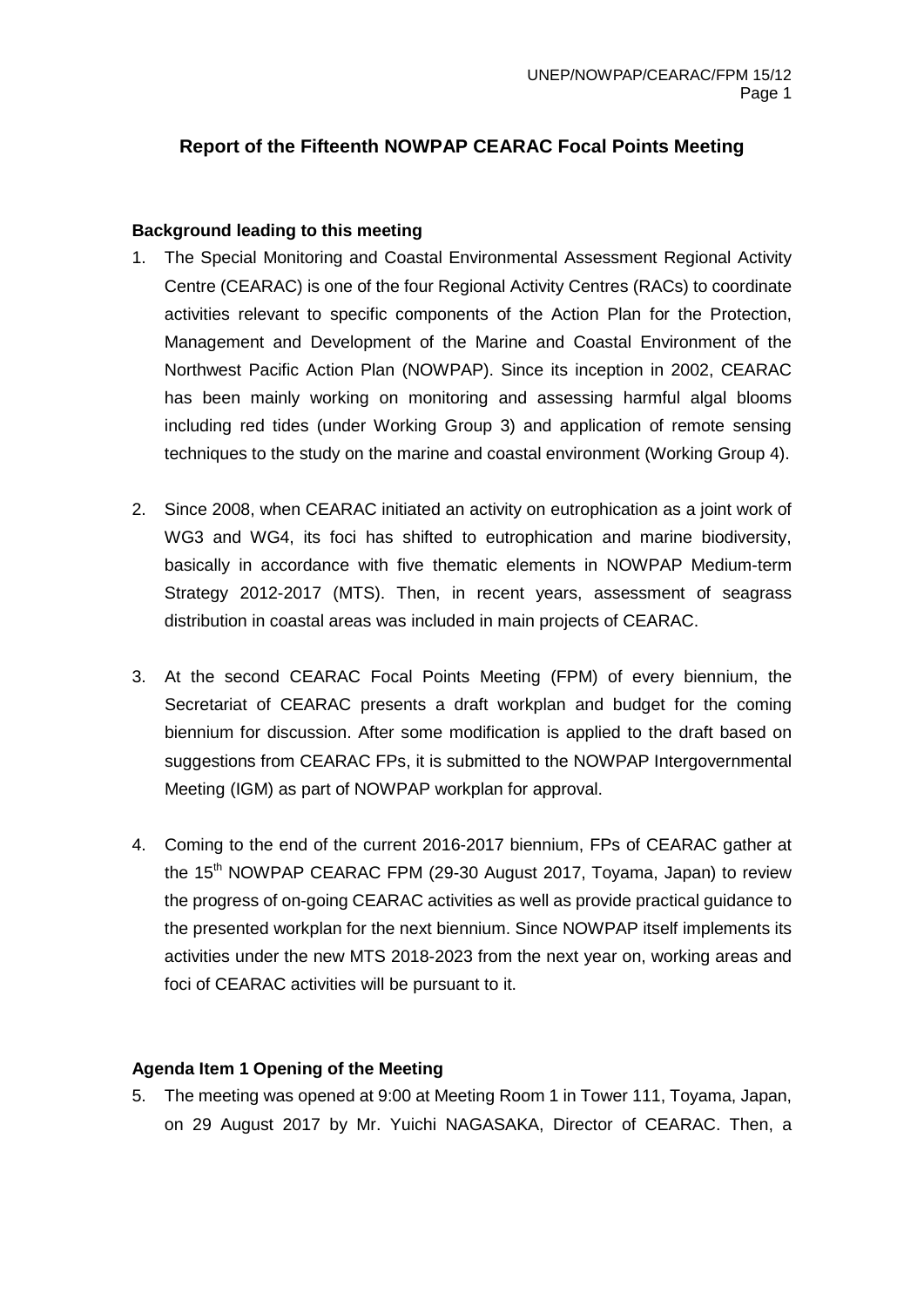welcoming remark was made by Dr. Lev NERETIN, Coordinator of NOWPAP Regional Coordination Unit (RCU).

### **Agenda Item 2 Organization of the Meeting**

#### **2.1 Election of the officers**

6. The meeting elected Dr. Yasuwo FUKUYO, FP of Japan as chairperson and Mr. Jae Yong CHOI, FP of Korea as rapporteur.

### **2.2 Organization of work**

- 7. It was proposed by the Secretariat of CEARAC that, for the purposes of the CEARAC FPM, the rules used in the meeting be basically those of United Nations Environment Assembly (UNEA), adjusted as appropriate to suit the nature of the meeting. Decisions should be made by consensus and English was the working language of the meeting.
- 8. The proposal was accepted.

### **Agenda Item 3 Adoption of the agenda**

- 9. Mr. NAGASAKA introduced the Provisional Agenda (UNEP/NOWPAP/CEARAC/FPM 15/1) with the Annotated Provisional Agenda (UNEP/NOWPAP/CEARAC/FPM 15/2).
- 10. The meeting adopted both documents.

# **Agenda Item 4 Report of the Regional Coordinating Unit (RCU) on the implementation of the Northwest Pacific Action Plan (NOWPAP) including the progress of the NOWPAP Medium-term Strategy 2018-2023**

11. Dr. Ning LIU, programme officer of NOWPAP RCU, reported the progress of the entire NOWPAP activities since the 14<sup>th</sup> CEARAC FPM which was held on 7-8 April 2016, Toyama, Japan (UNEP/NOWPAP/CEARAC/FPM 15/3). Then Dr. NERETIN introduced the draft NOWPAP Medium-term Strategy 2018-2023 (UNEP/NOWPAP/CEARAC/FPM 15/Ref 1).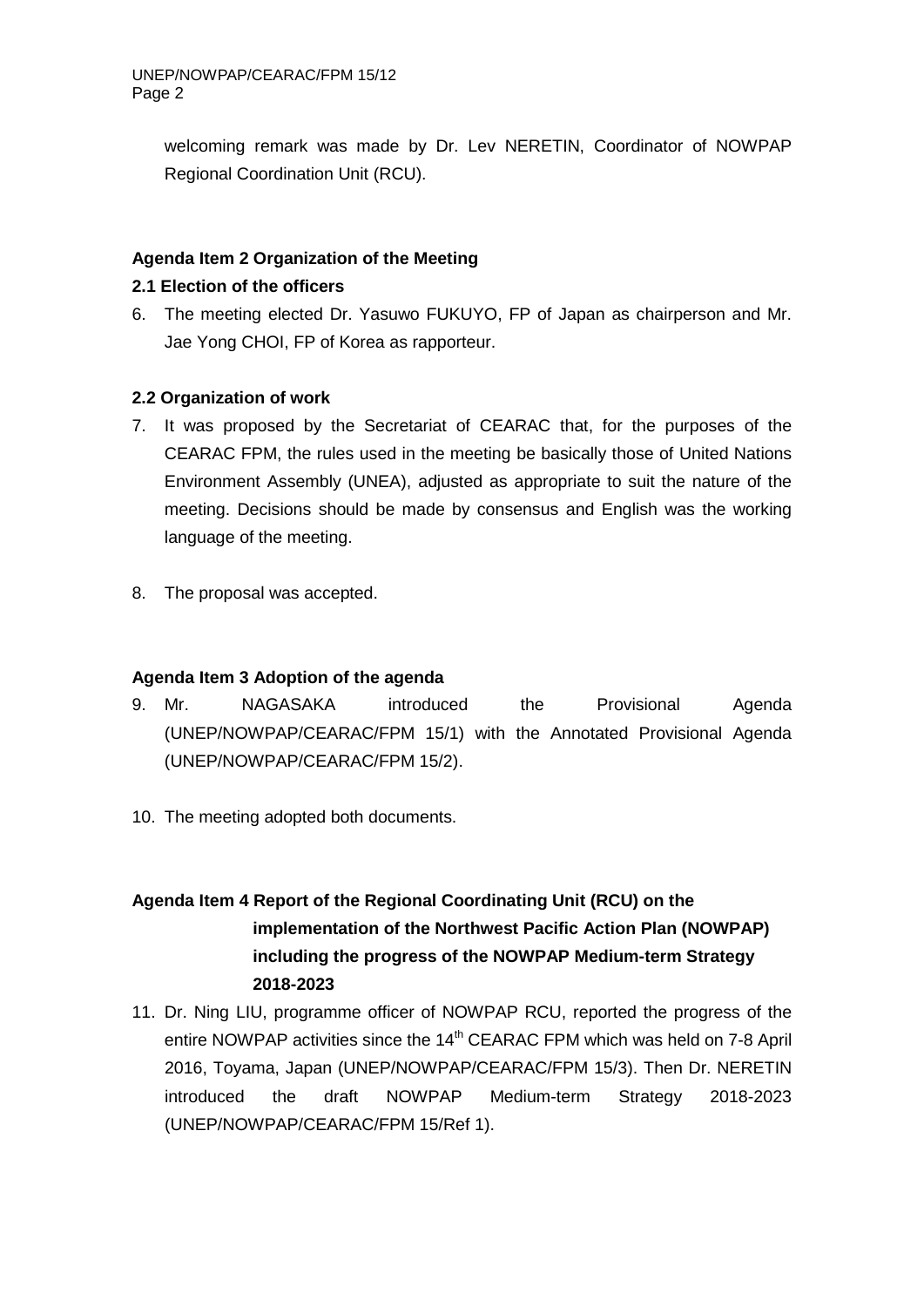12. The meeting acknowledged the report.

## **Agenda Item 5 Report on the implementation of CEARAC activities for the 2016-2017 biennium**

#### **5.1 Overall progress of CEARAC activities**

- 13. Mr. NAGASAKA reported the implementation and the expenditure of CEARAC activities for the 2016-2017 biennium (UNEP/NOWPAP/CEARAC/FPM 15/4).
- 14. The meeting adopted the report on the implementation and the expenditure of CEARAC activities for the 2016-2017 biennium.

#### **5.2 Progress of specific projects**

## **5.2.1 Assessment of major pressures on marine biodiversity in the NOWPAP region**

- 15. Dr. Takafumi YOSHIDA from the Secretariat of CEARAC reported the progress of on-going project: assessment of major pressures on marine biodiversity in the NOWPAP region (UNEP/NOWPAP/CEARAC/FPM 15/5).
- 16. Dr. Guangwen MA, Alternate of China shared the message from a Chinese National FP on the draft report of pilot assessment and requested to circulate the revised report to national FPs to ensure the final report reflect the comments from all reviews before publishing.
- 17. Dr. Young Nam KIM, FP of Korea mentioned that the Korean government fully supports these activities to move forward with NOWPAP activities on marine biodiversity. Dr. Tatiana ORLOVA, FP of Russia thanked the experts and CEARAC Secretariat for their work.
- 18. Dr. YOSHIDA explained the steps and schedule for preparing the assessment report and asked CEARAC FPs and experts their support in preparing the report. He said that the report will be finalized by the end of December 2017. Dr. Joji ISHIZAKA, FP of Japan noted that this report is about current activities and recommended to finish the report on time.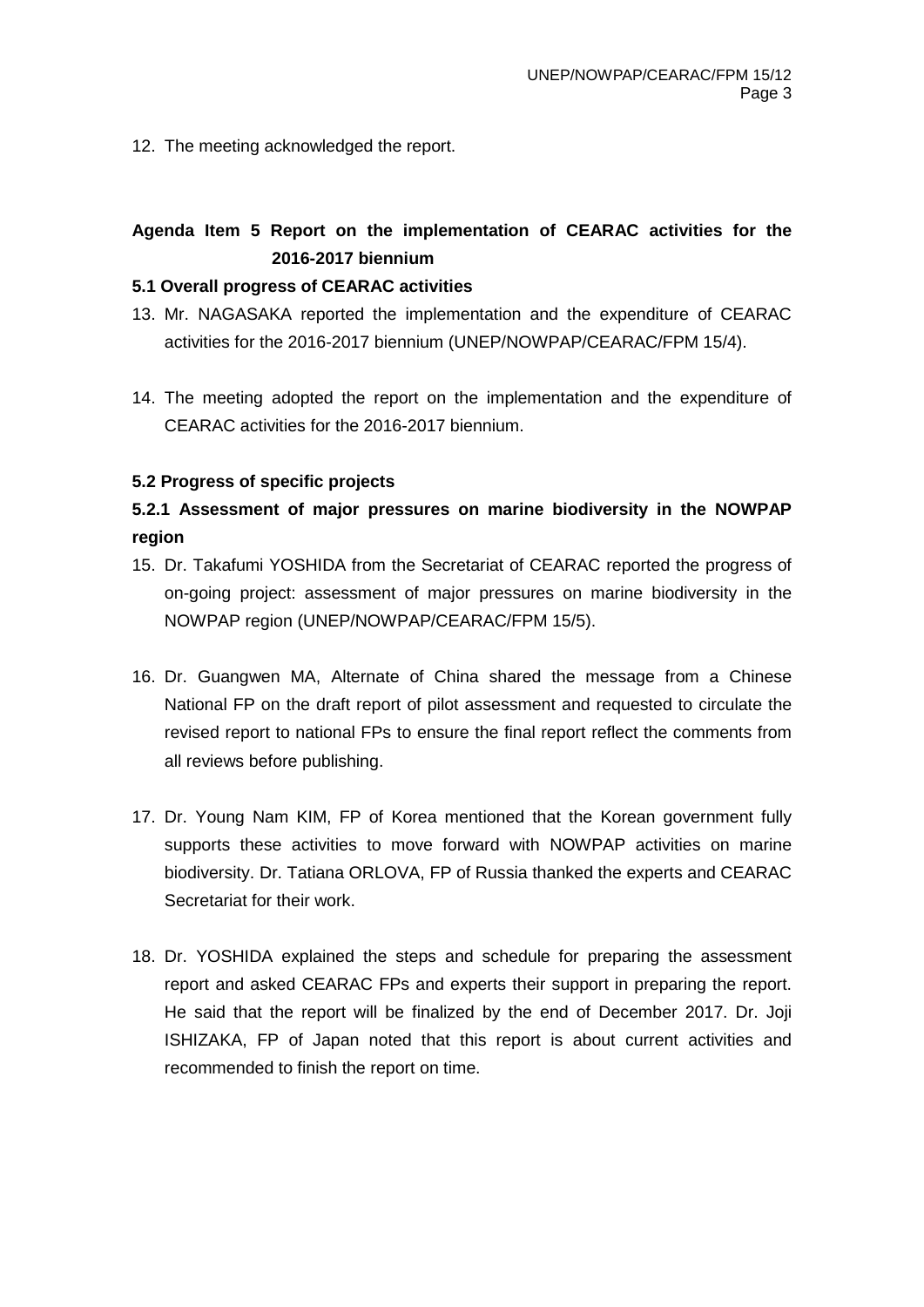- 19. The meeting agreed to invite relevant regional organizations and partners to the workshop to be organized in October in 2017 in Tokyo to review the first draft of the report where appropriate.
- 20. The meeting adopted the report.

## **5.2.2 Feasibility study towards assessment of seagrass distribution in the NOWPAP region**

- 21. Dr. Genki TERAUCHI from the Secretariat of CEARAC reported the progress of on-going project: feasibility study towards assessment of seagrass distribution in the NOWPAP region (UNEP/NOWPAP/CEARAC/FPM 15/6).
- 22. Dr. KIM suggested that the Secretariat distribute detailed updates on this project to keep CEARAC FPs informed on progress of this activity. Dr. TERAUCHI replied that materials of the First International Workshop on Assessment of Seagrass Distribution in the NOWPAP Region held on 3 August in 2017 will be uploaded on the CEARAC website soon.
- 23. Dr. NERETIN asked linkage of the project with the Blue Carbon Initiative by United Nations Environment Programme (UNEP). Dr. Terauchi replied that the Blue Carbon initiative will be described in the introduction chapter of the feasibility report.
- 24. Ms. Ran XIE, representative of DINRAC suggested cooperation between DINRAC and CEARAC on the establishment of a seagrass database to be developed. Dr. TERAUCHI replied that future collaboration is expected when future update of the database is necessary.
- 25. The meeting adopted the report.

# **Agenda Item 6 Discussion on the proposed workplan and budget for CEARAC activities for the 2018-2019 biennium**

- **6.1 Proposals for specific projects**
- **6.1.1 Development of a CEARAC Medium-term Strategy on marine biodiversity**
- 26. Dr. YOSHIDA proposed a workplan and budget on development of a CEARAC Medium-term Strategy on marine biodiversity (UNEP/NOWPAP/CEARAC/FPM 15/7).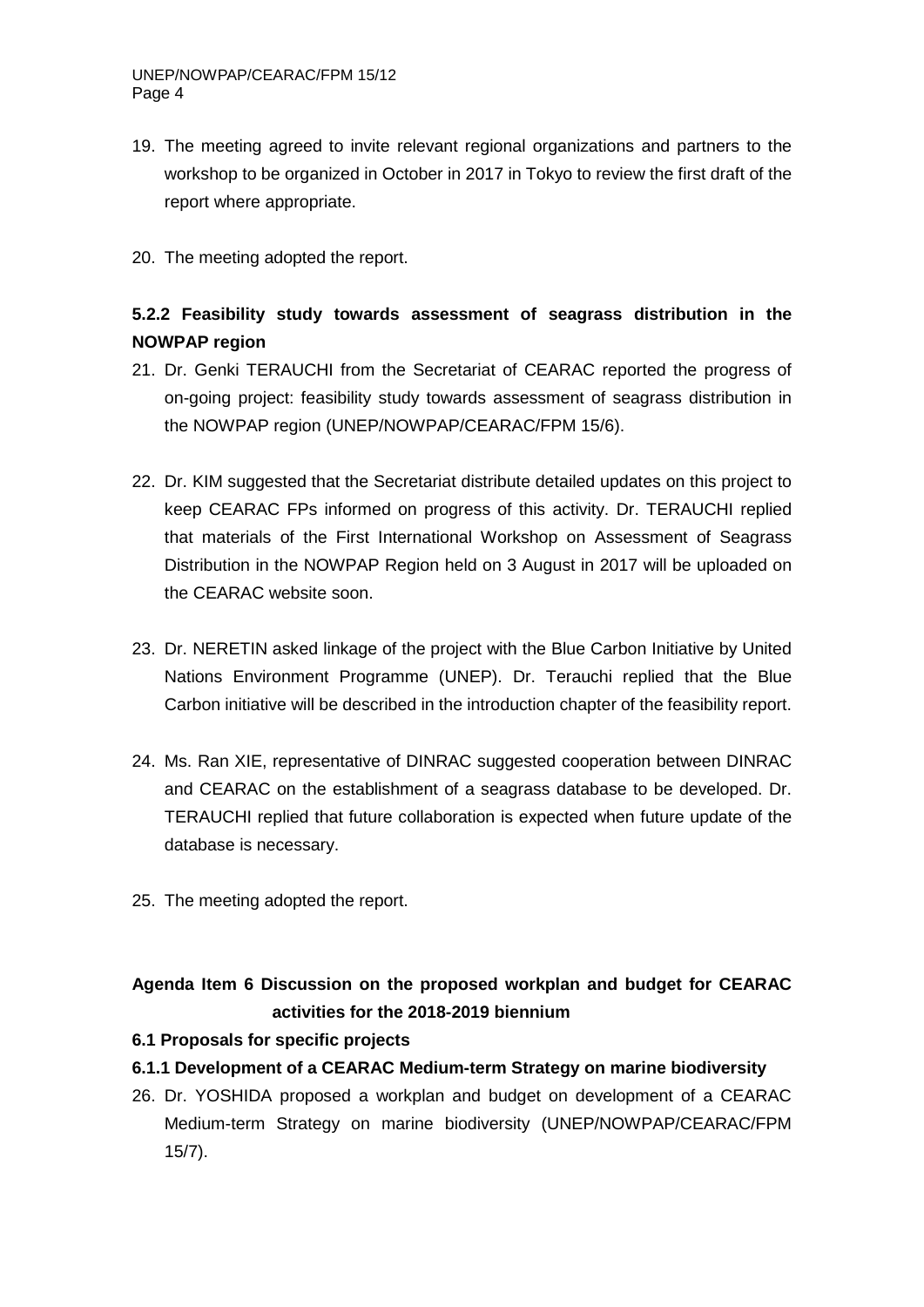- 27. Dr. KIM inquired about the scope of CEARAC activities on marine biodiversity and asked about the relationship with the additional proposal (UNEP/NOWPAP/CEARAC/FPM 15/9). Dr. YOSHIDA clarified the separation of CEARAC MTS plan and additional proposal discussed later in 6.2.1.
- 28. Dr. FUKUYO asked the Secretariat what information will be collected. Dr. NERETIN voiced his concern again that the plan is too ambitious, and he suggested to narrow down the scope of the project to focus on biodiversity issues of transboundary concern. Dr. ORLOVA then agreed with that suggestion.
- 29. Following suggestions from the participants, Dr. YOSHIDA proposed again that objective of this project is to clarify potential topics which CEARAC should/can implement in the future, and asked CEARAC FPs to provide some potential topics which their countries are interested in. A robust discussion among the meeting participants ensued whether the proposal should be focused on biodiversity issues of transboundary concern or have multiple topics.
- 30. The meeting agreed on the proposal in principle, but decided that CEARAC FPs will provide further input on the potential topics and relevant data availability to the Secretariat by the end of September and the Secretariat will revise the proposal for final approval by CEARAC FPs and for submission to the  $22<sup>nd</sup>$  IGM by the end of October.
- 31. Dr. YOSHIDA introduced a template for CEARAC FPs to provide potential topics on marine biodiversity. Meeting participants discussed the details of template submission and commented on possible topics, and agreed to provide the completed template by the end of September.

### **6.1.2 Development of a tool for mapping seagrass distribution in the NOWPAP region**

32. Dr. TERAUCHI proposed a workplan and budget on seagrass distribution to be implemented in the 2018-2019 biennium: Development of a tool for mapping seagrass distribution in the NOWPAP region (UNEP/NOWPAP/CEARAC/FPM 15/8).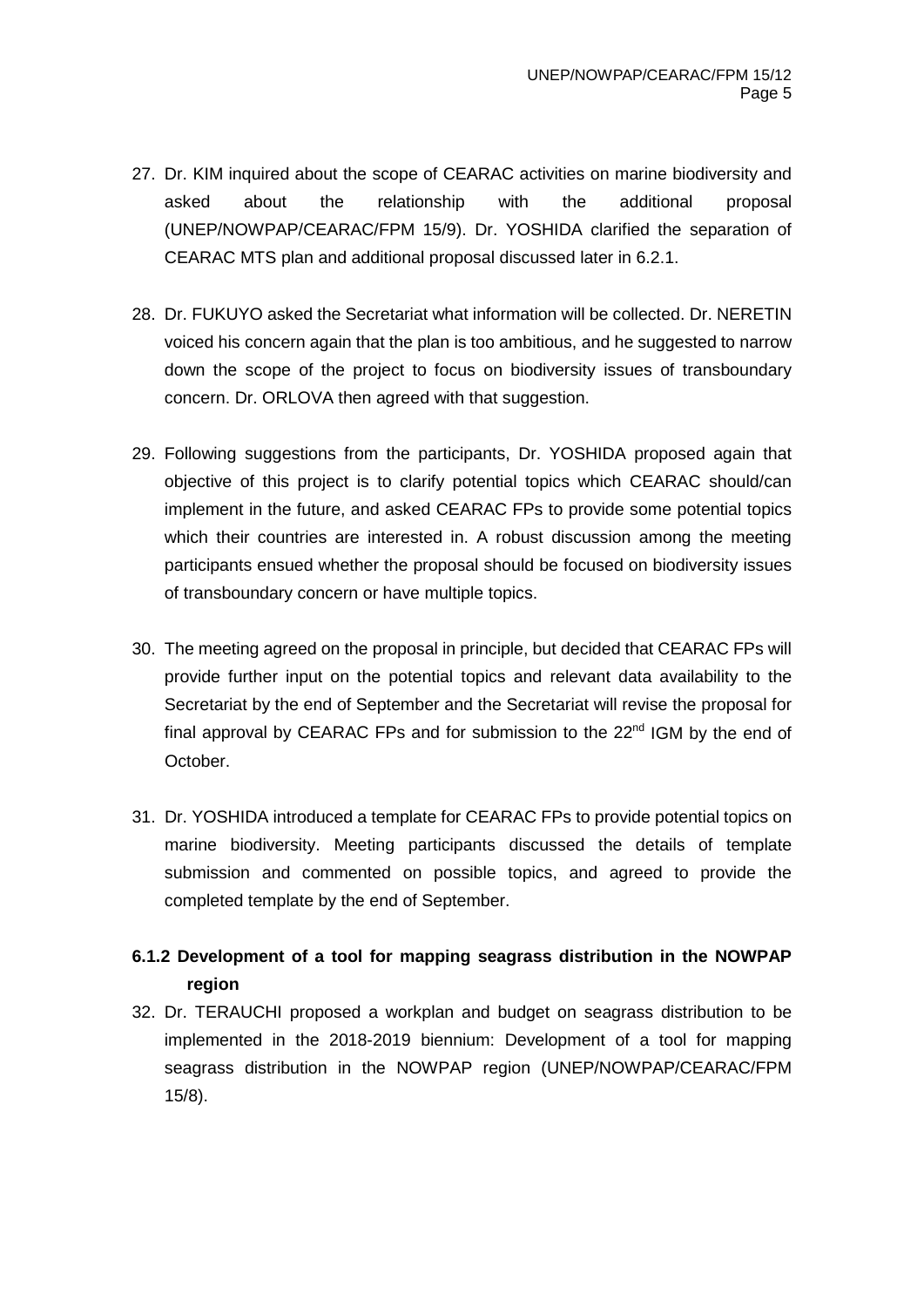- 33. Dr. NERETIN asked if CEARAC has any plans to raise funding required for this project and collaborate with IOC Sub-Commission for the Western Pacific (IOC/WESTPAC). Dr. TERAUCHI replied that he is considering submitting a proposal to two external funding sources. He also mentioned that CEARAC has been working with IOC/WESTPAC in the past and is considering another collaboration on this activity in the future.
- 34. Dr. KIM and Dr. ISHIZAKA pointed out the description of the task 3.1, detection of potential seagrass habitat and collection of water depth information, is not clear. Dr. TERAUCHI replied that he would revise description of this task before submission of the proposal to the 22<sup>nd</sup> NOWPAP IGM. He also promised to explain criteria of the potential seagrass habitat in the revised proposal document.
- 35. The meeting adopted the proposal in principle with modifications to reflect the discussion.
- **6.2 Discussion on additional proposal of specific projects of CEARAC for the 2018-2019 biennium**
- **6.2.1 Consideration of future direction of NOWPAP marine biodiversity activities**
- 36. Dr. YOSHIDA proposed to consider future directions of NOWPAP marine biodiversity activities during the 2018-2019 biennium in case of increase of allocated budget to CEARAC activities for the 2018-2019 biennium (UNEP/NOWPAP/CEARAC/FPM 15/9).
- 37. Dr. FUKUYO welcomed this initiative and supported the project. Dr. NERETIN also welcomed the initiative and noted the necessity to involve NOWPAP RACs in the process. Then, Dr. NERETIN noted the differences among RACs' expertise and focus, and the difficulty of creating a common topic. Dr. NERETIN also commented on availability of funds and proposed that RCU will seek additional funding for the next biennium using accumulated trust fund resources.
- 38. The meeting accepted the additional proposal.

**6.3 Discussion on the draft workplan and budget of the entire CEARAC activities for the 2018-2019 biennium and recommendation to the twenty-second NOWPAP IGM**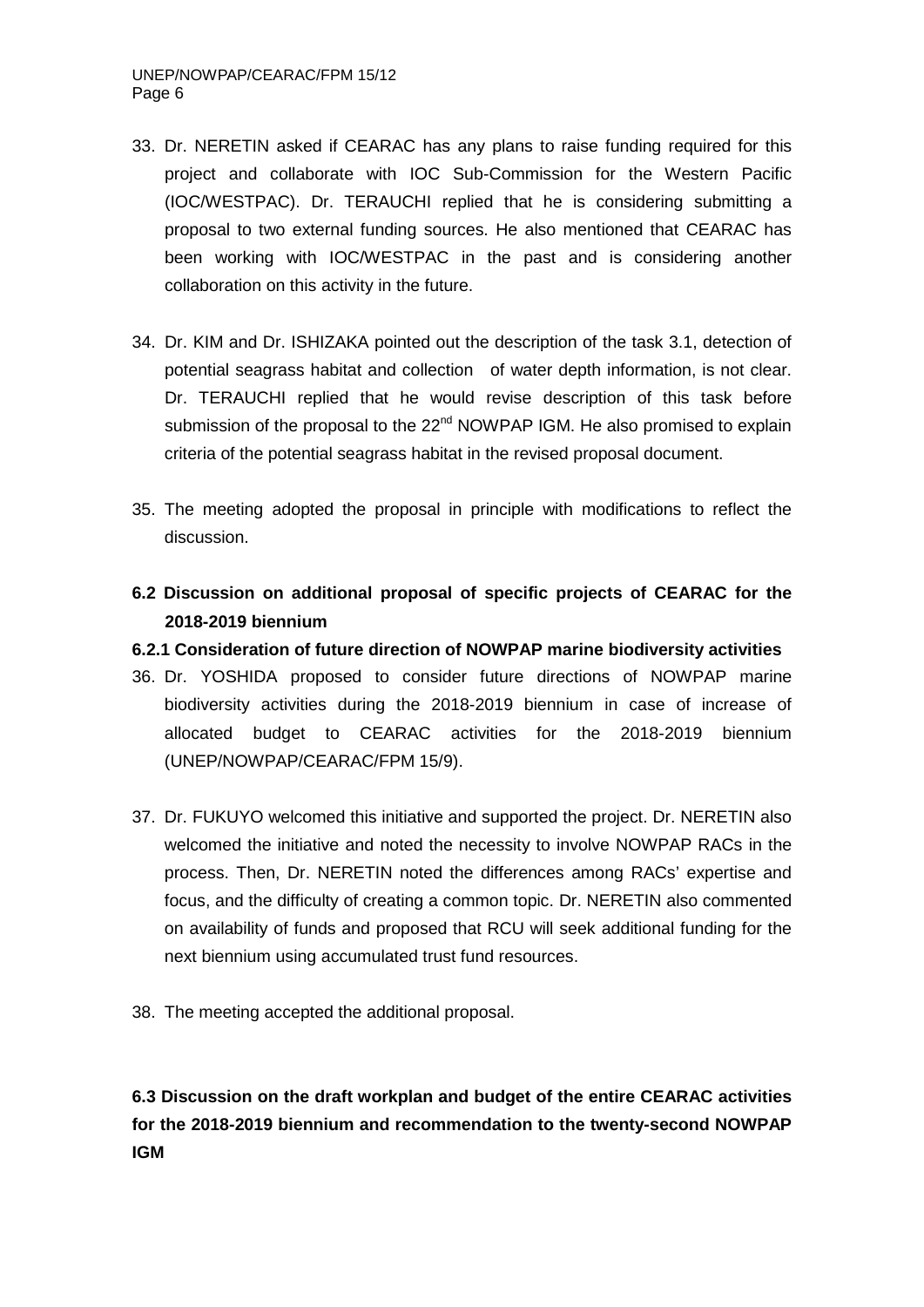- 39. The Secretariat of CEARAC presented a draft workplan with two budget plans for entire CEARAC activities for the 2018-2019 biennium (UNEP/NOWPAP/CEARAC/FPM 15/10).
- 40. Dr. NERETIN commented again on the importance of providing specific and meaningful proposals that could be submitted to IGM. He explained the rationale for focusing on the development of the NOWPAP regional action plan on marine and coastal biodiversity and biodiversity issues of transboundary concern.
- 41. Dr. NERETIN introduced RCU's intention of developing a project on NOWPAP Regional Action Plan on marine biodiversity similar to NOWPAP Marine Litter Activity (MALITA) project together with CEARAC with participation of other RACs, which will be submitted to the 22<sup>nd</sup> NOWPAP IGM, and he asked CEARAC FPs for their feedback. After consideration, the meeting suggested to discuss these plans among RCU and all RACs.
- 42. The meeting reviewed the workplan and budget of the entire CEARAC activities for the 2018-2019 biennium, and agreed to submit it, after some modification, to the 22<sup>nd</sup> NOWPAP IGM to be held in Japan on 19-20 December 2017.

#### **Agenda Item 7 Report on CEARAC marine litter activities**

- 43. Dr. YOSHIDA reported the progress of its marine litter activities for the current 2016-2017 biennium and the workplan for the 2018-2019 biennium (UNEP/NOWPAP/CEARAC/FPM 15/11). The workplan will be submitted and discussed at the NOWPAP International Coastal Cleanup (ICC) to be held on 20 September 2017 in Toyama, Japan with marine litter FPs of NOWPAP.
- 44. Dr. KIM pointed out that there is no common monitoring standard of microplastics. He asked to have the NOWPAP ICC meeting contribute toward creating a standard or procedure. Dr. NERETIN noted that NOWPAP supports these activities and participates in them. He reported on the content of marine litter activities and asked CEARAC to strongly support them as well.
- 45. Dr. FUKUYO asked whether the Joint Group of Experts on the Scientific Aspects of Marine Environmental Protection (GESAMP) has already developed some measurement standards for microplastics and emphasized importance of this issue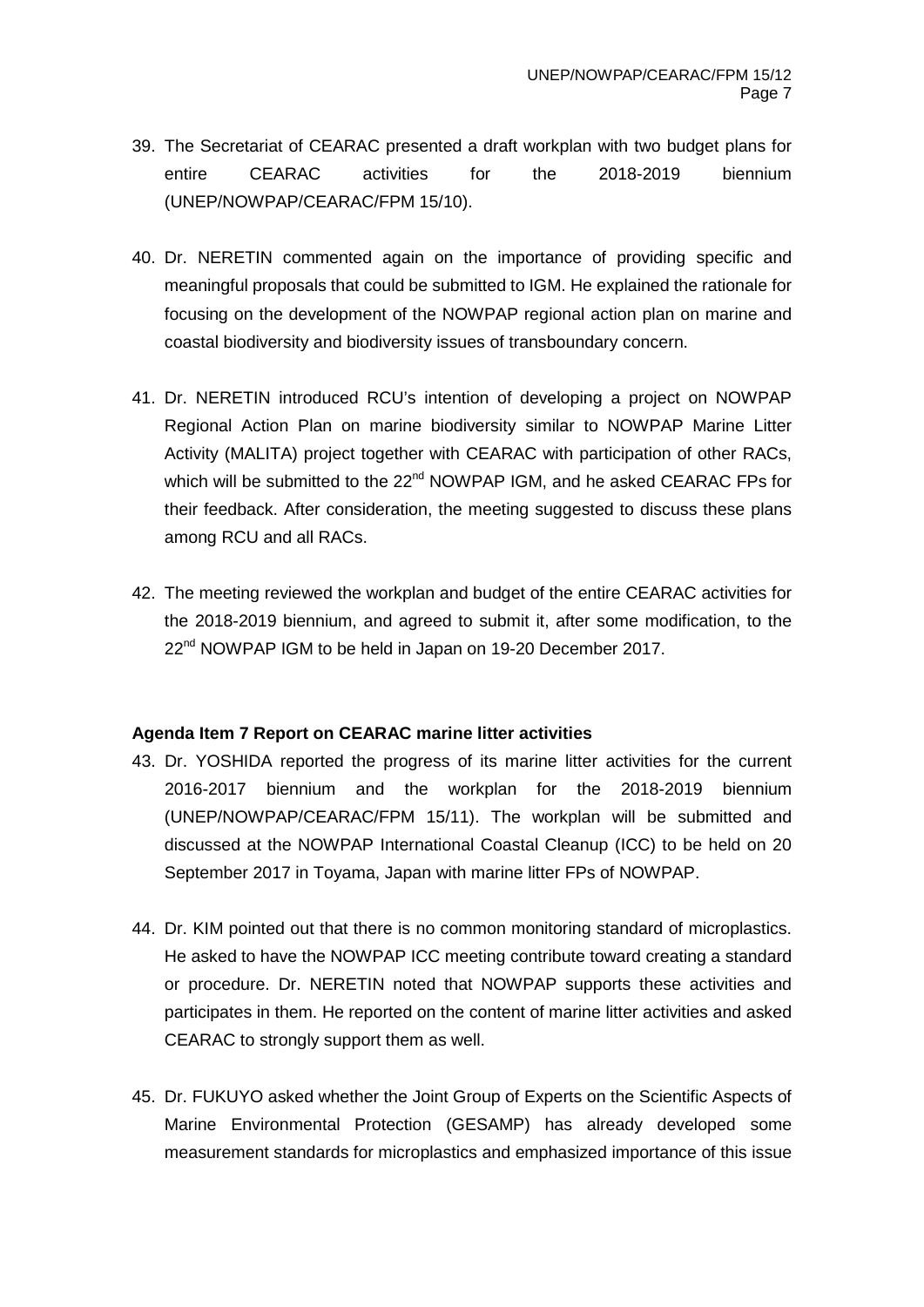in the future activities. Dr. NERETIN informed the meeting about ongoing activities of GESAMP Working Group 40 on global review of monitoring methodologies on microplastics. NOWPAP has delegated a representative of the Republic of Korea to this group.

- 46. Dr. ORLOVA noted that microplastics in the sea is an issue connected to transboundary issues mentioned in the discussion of CEARAC Medium-term Strategy.
- 47. The meeting acknowledged the report.

### **Agenda Item 8 Arrangement of the 16th NOWPAP CEARAC FPM**

48. Mr. NAGASAKA proposed to hold the 16<sup>th</sup> NOWPAP CEARAC Focal Points Meeting in spring 2018 in Toyama, Japan, and the meeting agreed on the proposal.

#### **Agenda Item 9 Other matters**

49. The meeting was invited to raise any other issues relevant to CEARAC activities.

- 50. Dr. YOSHIDA reported a research project, S-13 Development of Coastal management Method to Realize the Sustainable Coastal Sea, funded by the Environment Research and Technology Development Fund administered by Ministry of the Environment of Japan. He explained the S-13 brochure handed out to the meeting participants. This is a 5-year project started in 2013.
- 51. Although the focus of this project is the coastal areas of Japan, Dr. NERETIN pointed out the potential to incorporate the output of this project into the NOWPAP activity on integrated coastal area management. He expected CEARAC Secretariat to get involved in POMRAC FPM and in PEMSEA – POMRAC joint training course as well.
- 52. Dr. Teruhisa KOMATSU, representative of IOC/WESTPAC gave a presentation on its history and activities. Dr. FUKUYO asked about possible cooperation between IOC/WESTPAC and CEARAC. Dr. KOMATSU mentioned seagrass mapping as a possible area of cooperation. Dr. LIU also mentioned possible cooperation between NOWPAP RCU and IOC/WESTPAC in the area of microplastic research.